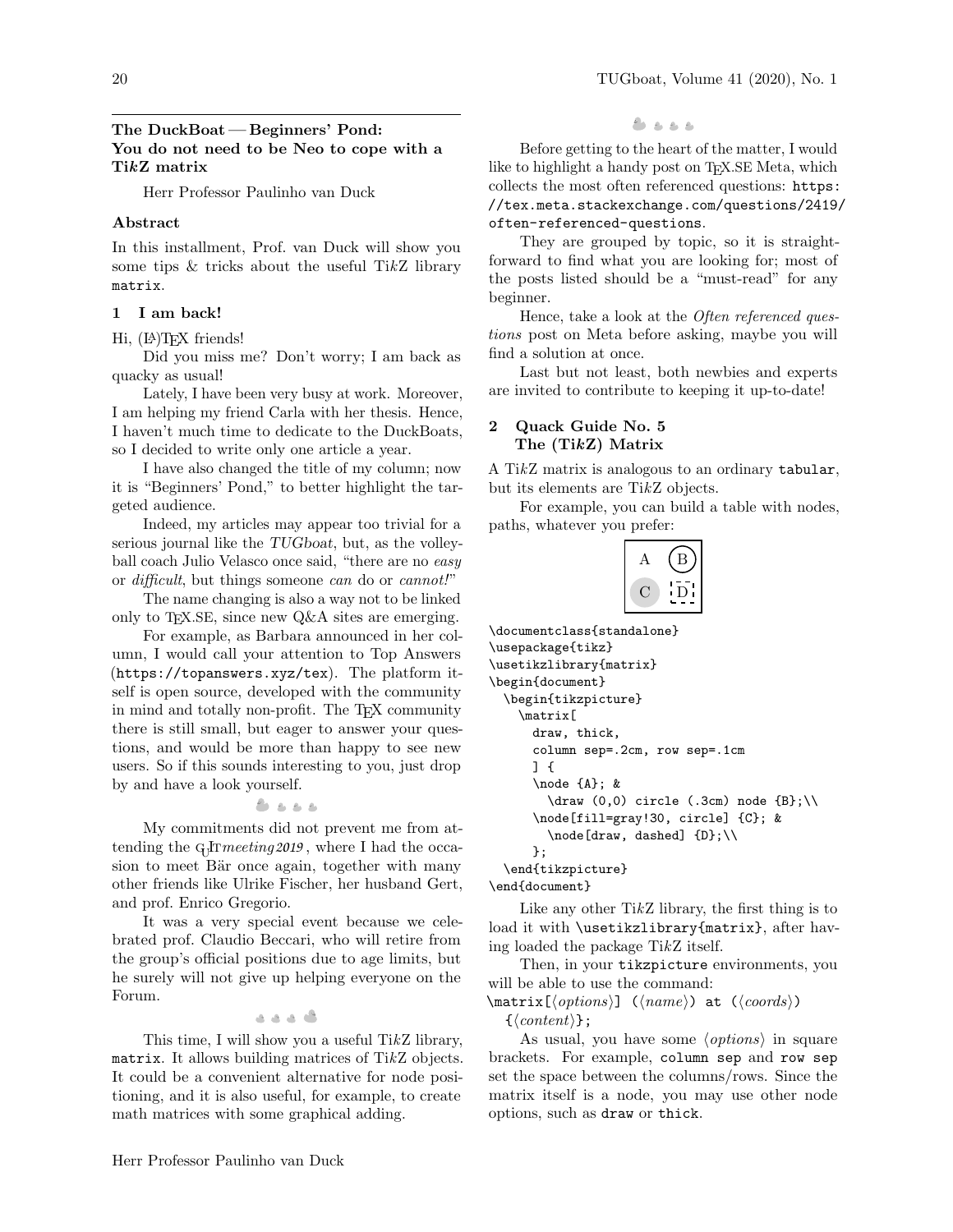Note that here they refer to the matrix, they are not always inherited by the nodes it contains. For instance, the option thick has effect both on the matrix and its elements (see B and D in the previous image); whereas the **draw** only draws the border of the matrix and the path (B), but not the borders of the **\nodes** A and C. You can use node= $\{\langle options \rangle\}$ to make some styles apply to every node of a matrix (or, in general, of a tikzpicture).

You may also give your matrix a  $\langle name \rangle$ , if needed, or position it at desired coordinates,  $\langle \text{coordinates}, \langle \text{coordinates} \rangle \rangle$ .

In the  $\langle content \rangle$ , there are the cells of your matrix, separated by  $\&$ , and with  $\setminus \$  for ending the rows, as in a usual table. But pay attention: the  $\setminus\setminus$ is mandatory also for the last row.

Another difference with respect to a tabular is that you do not have to state in advance the number of columns; you can add or remove as many columns you like, without the need to change any specification.

گ د د د

If the elements of your matrix are all nodes, you may use the option matrix of nodes, and put only the text of the nodes in the cells.

Indeed, it would be annoying to write \node{...};

in every cell, but LAT<sub>EX</sub> is fun, quack! Boring activities are avoided as much as cats avoid water!

Matrices of nodes are by far the most popular; I will show you some examples in the following.

### 2.1 A convenient way for positioning

In the DuckBoat "The Morse code of TikZ" [\[1\]](#page-5-0), I used the positioning library to place a node above/below/left/right to another.

It can be done very easily also with a TikZ matrix. The advantage of using a matrix is that, if you have to add a node between other existing nodes, you do not have to change the positioning option of the other nodes.

Let me explain better with an example. Suppose you are using right =  $of \ldots$  to position two nodes in the following way:



\documentclass{standalone} \usepackage{tikz} \usetikzlibrary{positioning} \begin{document} \begin{tikzpicture}[nodes={draw}]  $\node$  (A)  ${A}$ ; \node[right= of A] {B}; \end{tikzpicture} \end{document}

The same result can be achieved also with a  $TikZ$  matrix:<sup>[1](#page-1-0)</sup>

\usetikzlibrary{matrix} % <-- in preamble

```
...
\begin{tikzpicture}
 \matrix[
   matrix of nodes,
   nodes={draw},
    column sep=1cm
    ] {
    A & B\\
    };
\end{tikzpicture}
```
Now, if you would like to add a node in the middle, with the positioning library you have to change the reference node of B:

| Middle |  |
|--------|--|
|--------|--|

\usetikzlibrary{positioning} % <-- in preamble

```
...
\begin{tikzpicture}[nodes={draw}]
  \node (A) {A};
  \node[right= of A] (midnode) {Middle};
  \node[right= of midnode] {B};
```
\end{tikzpicture}

Of course, with only two nodes, it is not a big effort, but imagine to have a more complex picture, with many nodes linked together, it could become complicated, and tedious.

With a TikZ matrix you can simply add the new node as a new element of the matrix:

```
\usetikzlibrary{matrix} % <-- in preamble
```

```
...
\begin{tikzpicture}
  \matrix[
    matrix of nodes,
    nodes={draw},
    column sep=1cm
    \overline{1}A & Middle & B\\
    };
```
\end{tikzpicture}

It is convenient, is it not?

```
8.888
```
As I said earlier, with column/rows sep you can set the width between columns/rows, the same value for all the columns/rows of your matrix.

If you would like to increase or decrease the distance between two specific rows, use  $[\langle height \rangle]$ after  $\setminus \setminus$ , as in an ordinary table.

There is a little difference, instead, in the way to set the distance between two specific columns. In a

<span id="page-1-0"></span><sup>1</sup> Hereinafter, for convenience, I will show only the tikzpicture environments, unless something more is needed.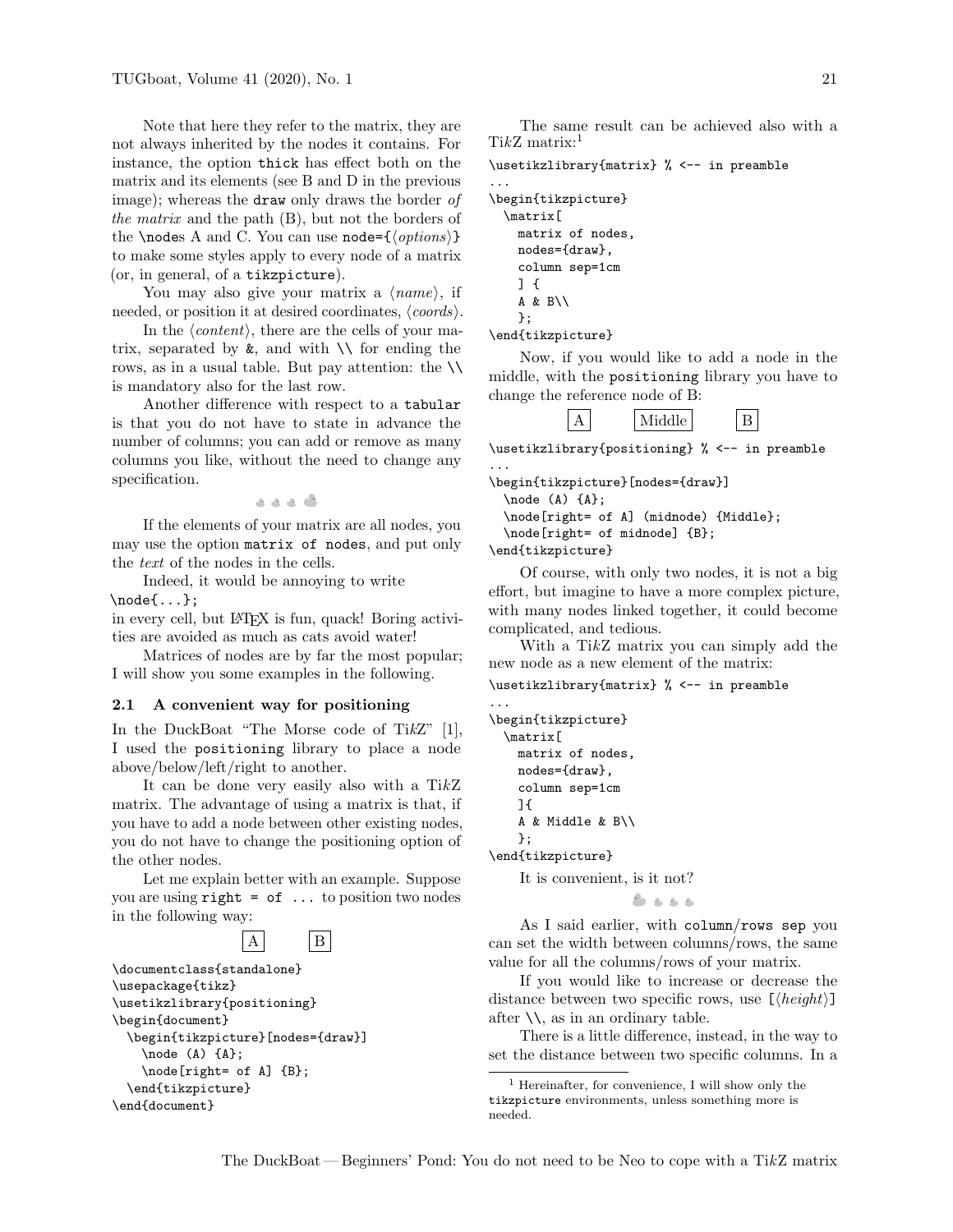TikZ matrix, you cannot use the @-expression from array package (e.g.,  $\Omega_{width}}$ ), because the parameter for table specification is not present.

You can achieve the same result by adding, in the first row, the option  $\left[\langle width \rangle\right]$  after the & which separates the two columns involved. If the first row has fewer elements of the other rows, you have to add the necessary empty elements to use this feature.

An example is worth a thousand words:



گ م م م

Since there is no table specification, you cannot set the column alignment with l, c, or r as usual, but you may use anchors or give a dimension to the nodes and align the text inside. Let's draw the nodes to see the difference between the two approaches:

| CC                                               | RR  LL | - CC: | RR. |
|--------------------------------------------------|--------|-------|-----|
| LLL $\ $ CCC $\ $ RRR $\ $ LLL $\ $ CCC $\ $ RRR |        |       |     |

```
\begin{tikzpicture}
 \matrix[
   matrix of nodes,
   nodes={draw},
   column sep=2pt, row sep=2pt,
   column 1/.style={nodes={anchor=base west}},
   column 2/.style={nodes={anchor=base}},
   column 3/.style={nodes={anchor=base east}},
   column 4/.style={
     nodes={text width=width("LLL"),
       align=left}},
   column 5/.style={
     nodes={text width=width("CCC"),
       align=center}},
   column 6/.style={
     nodes={text width=width("RRR"),
       align=right}},]{
   L & C & R & L & C & R\\
   LL & CC & RR & LL & CC & RR\\
   LLL & CCC & RRR & LLL & CCC & RRR\\
   };
\end{tikzpicture}
```
Please note that the option

column  $\langle m \rangle$ .style={ $\langle options \rangle$ }

sets a style for all the nodes in column  $\langle m \rangle$ , and the expression width(" $\langle string \rangle$ ") is the TikZ equivalent of calc's \widthof to get the width of the box containing  $\langle string \rangle$ . There are also the analogous functions height(" $\langle string \rangle$ ") and depth(" $\langle string \rangle$ ").

## 2.2 Formatting columns, rows, single cells

In the previous examples, we have already encountered nodes= $\{\langle options \rangle\}$ , an abbreviation for every node/.append style= $\langle options \rangle$ 

(the append means that the style is added to the already existing options). We have also seen how to format the nodes of a column.

There are similar features for formatting a row or a specific cell. There are also options for formatting every even or odd column/row.

In the case of matrices of nodes, there is also an alternative way to set the options of a single node: putting  $\lfloor \langle options \rangle \rfloor$  just before the node text.

An example:



```
\begin{tikzpicture}
  \matrix[
    matrix of nodes,
    column 1/.style={nodes={draw}},
    row 2/.style={nodes={circle}},
    row 2 column 2/.style={
     nodes={draw, dashed}
      },
    every odd column/.style={
     nodes={fill=gray!30}
      },
    every even row/.style={
     nodes={font=\Large}
     },
    \overline{1}P&a&u&l&i&n&|[fill=gray!70]|h&o\\
    V&a&n\\
    D&u&c&|[draw, dotted, thick]|k\\
    };
\end{tikzpicture}
```
If you have many matrices with the same formatting, you can create a style for the whole matrix and use it whenever you need it, or set a style for all your matrices with

every matrix/.style= $\{\langle options \rangle\}.$ 

As usual, you may set the style with \tikzset, if you'd like to use it in several of your TikZ pictures throughout your document, or as an option of the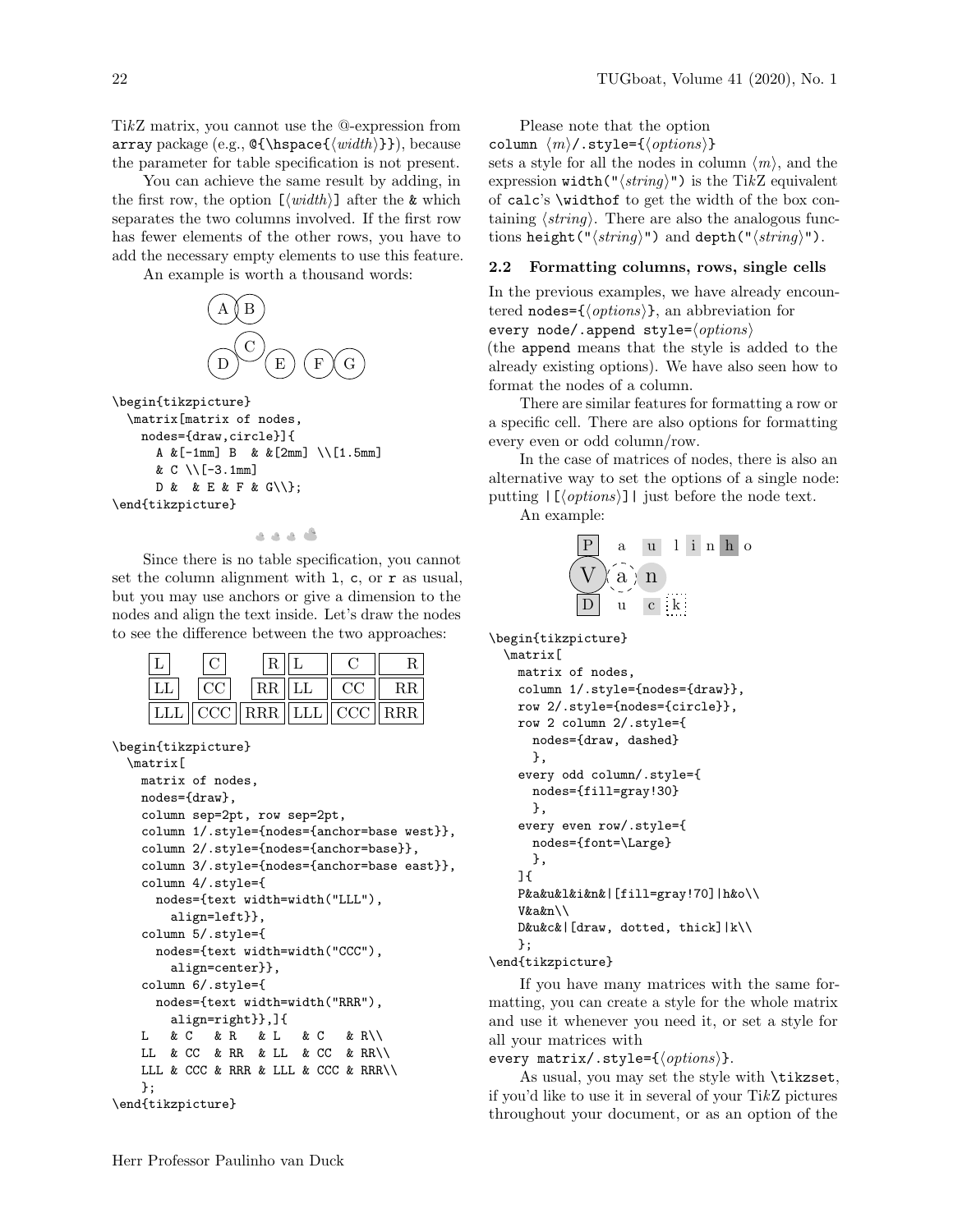specific tikzpicture environment where the style is needed.



```
\tikzset{
```
...

```
% styles applied throughout the document
  every matrix/.style={
   matrix of nodes, draw
    },
 matrdoc/.style={
   row 1 column 1/.style={
      nodes={font=\bfseries}
      }
    },
 }
...
\begin{document}
\begin{tikzpicture}[
% style applied throughout this tikzpicture
 matrpic/.style={
   row 1 column 1/.style={
   nodes={draw, circle}}
    }
  ]
  \matrix[matrdoc] {
   D&u\\c&k\\
    };
  \matrix[matrpic] at (2,0) {
    L&i\\o&n\\
    };
\end{tikzpicture}
```

```
\begin{tikzpicture}[
% style applied throughout this tikzpicture
  matrpic/.style={
    row 1 column 1/.style={
      nodes={fill=gray!30}
      }
    }
  \mathbf{I}\matrix[matrdoc] {
    L&i\\o&n\\
    };
  \matrix[matrpic] at (2,0) {
    D&u\\c&k\\
    };
\end{tikzpicture}
\end{document}
```
# 2.3 Naming matrix elements

Once you give a  $\langle name \rangle$  to your matrix, adding it in round brackets or with the option name= $\langle name \rangle$ , you can reference any cell with  $\langle name \rangle - \langle n \rangle - \langle m \rangle$ , where  $\langle n \rangle$  is the row number of the cell and  $\langle m \rangle$  the column number.

This notation is very convenient if you need to perform a repeated action on your cells:

$$
\begin{array}{c}\nD \\
\swarrow \downarrow \searrow \\
u & c & k\n\end{array}
$$

```
\begin{tikzpicture}
 \matrix[
   matrix of nodes,
   text height=height("k")
   ] (mymatr) {
   &D\\[3mm]
   u&c&k\\
   };
 \foreach \myind in {1,2,3}
   \draw[->] (mymatr-1-2) --
      (mymatr-2-\myind);
\end{tikzpicture}
```
In addition, sometimes it is useful to give a mnemonic name to a node; you can do this by putting | [name= $\langle name \rangle$ ] | before the node text:

```
\begin{tikzpicture}
  \matrix[
    matrix of nodes, nodes=draw
    \exists {
    &[-1mm] | [name=start] | A &[-1mm] \setminus [1mm]|[name=nodeb]|B & & |[name=nodec]|C\\
    };
 \draw (start) -| (nodeb);
  \draw (start) -| (nodec);
\end{tikzpicture}
```
# 2.4 Tips & tricks about cell dimensions and borders

When the nodes are drawn, you would expect to have cells with homogeneous dimension, but the result could seem strange:

```
\begin{tikzpicture}
 \matrix[matrix of nodes, nodes={draw}]{
   p&&v&d\\p&d&l&q\\
   };
\end{tikzpicture}
```
It happens because TikZ builds the bounding box according to the node content.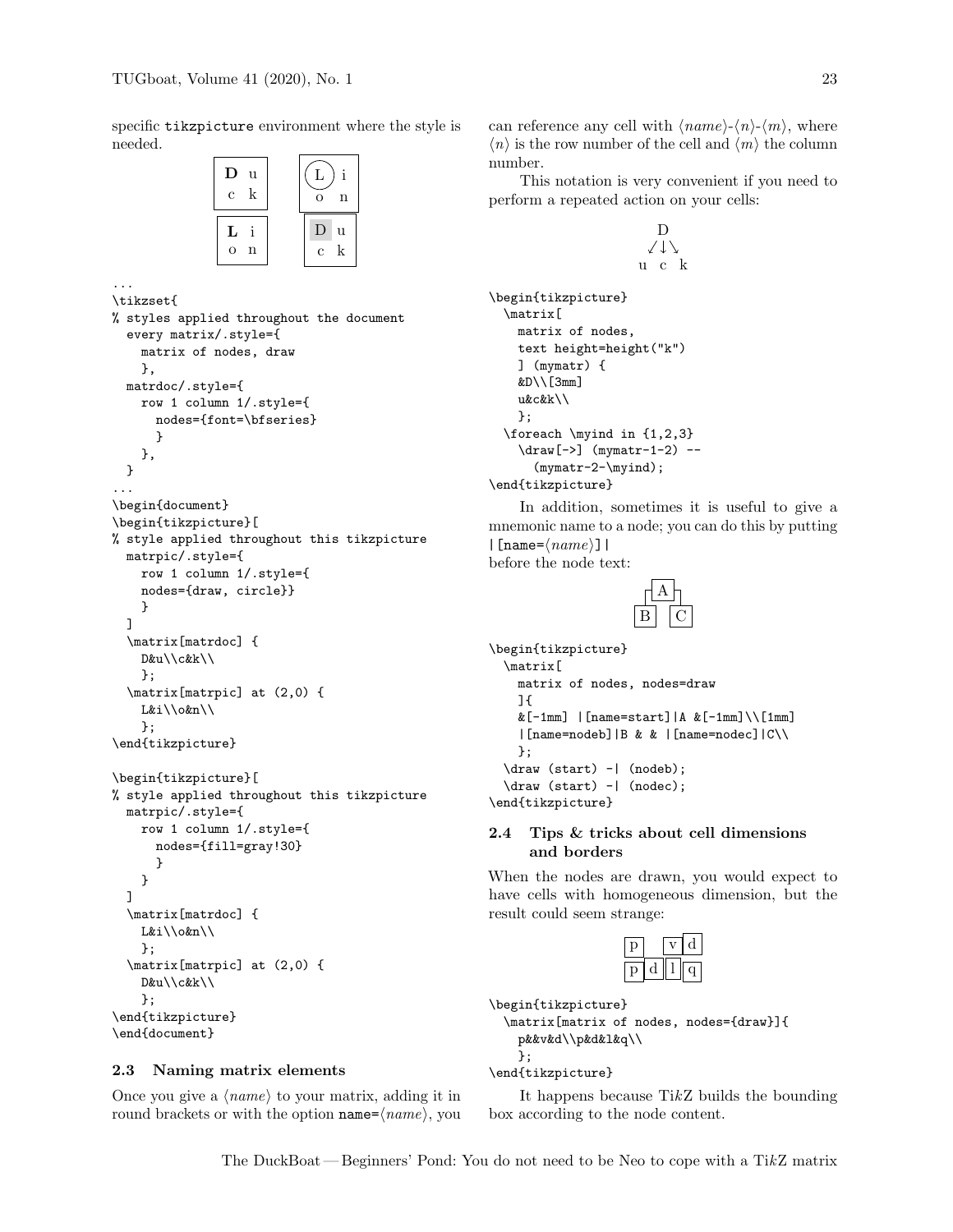Explicitly setting the node minimum width or text width solves the problem for that dimension, but you cannot do the same for the height.

Well, if you read "The Morse code of TikZ", you already know the solution: use text depth and text height.

Another thing that, at first sight, may seem strange is that the empty cells have no border. It happens because TikZ considers the empty cells... empty!

If you would like to have borders everywhere, you can use the option nodes in empty cells.

| u | ∽ | Π |
|---|---|---|

```
\begin{tikzpicture}
  \matrix[
    matrix of nodes,
    nodes in empty cells,
 nodes={draw,
      text depth=.14cm,
      text height=.3cm,
     minimum width=.7cm}
    ]{
   p&&v&d\\
    p&d&l&q\\
    };
```

```
\end{tikzpicture}
```
You can also fill the empty cell with a default value, using execute at empty cell= $\langle code \rangle$ .

However, there is still a little problem; the inner borders are drawn "twice", so they are thicker than the contour.

There is a little trick to solve this situation, using -\pgflinewidth as column/row separation.

Indeed, the border's width is stored in the PGF macro \pgflinewidth; if you decrease the column and row separators by it, you will have only one line drawn, not two.

| D  |   | d |
|----|---|---|
| I) | d | a |

```
\begin{tikzpicture}
 \matrix[
   matrix of nodes,
   column sep=-\pgflinewidth,
   row sep=-\pgflinewidth,
   execute at empty cell={\node{$\cdot$};},
   nodes={draw,
     text depth=.14cm,
     text height=.3cm,
     minimum width=.7cm}
   ]{
```

```
p&&v&d\\
p&d&l&q\\
\mathcal{L}:
```
\end{tikzpicture}

### 2.5 Mysterious errors

When you put a TikZ matrix in a  $\neq$  new command, an error appears which leaves newbies a bit astonished:

! Package pgf Error: Single ampersand used with wrong catcode.

You may also get something like:

! Extra alignment tab has been changed to \cr.

when the text in a matrix node is a tabular.

These problems happen because TikZ does not actually use & to separate cells, even if it seems so, but the command \pgfmatrixnextcell.

I will not explain (it is too difficult for me!) how TikZ substitutes the macro \pgfmatrixnextcell with  $\&$ , but sometimes it fails. If you are interested, see Section 20.5 Considerations Concerning Active Characters of [\[2\]](#page-5-1) for further details.

Well, don't panic, quack! There is a simple solution for it, just use the option

ampersand replacement= $\langle macro\ name\rangle$ .

For instance, you can set

ampersand replacement=\&

and then use  $\&$  instead of  $\&$  as column separator for the TikZ matrix, or \pgfmatrixnextcell directly.

An example of a  $\matrix$ n a macro follows. Note that if you put the ampersand replacement as an option of the tikzpicture, it is valid for any matrix in the picture.<sup>[2](#page-4-0)</sup>

% The % signs present in the following macro % definition are mandatory to avoid

```
% spurious spaces
\newcommand{\mymatrix}[3][]{%
  \begin{tikzpicture}[
   ampersand replacement=\&b,
   nodes={draw},
   baseline=0pt
   ]
   \matrix[matrix of nodes, nodes={#1},
        text width=1em, text centered,
```
] { {#2} \& {#3} \& X\\ };

<span id="page-4-0"></span>\end{tikzpicture}%

<sup>2</sup> When you define a new command, as prof. Enrico Gregorio always says, do not forget putting the %'s where needed, to avoid spurious spaces!

I take the occasion to thank him for suggesting the previous example and for his proofreading. Of course, all remaining errors are mine.